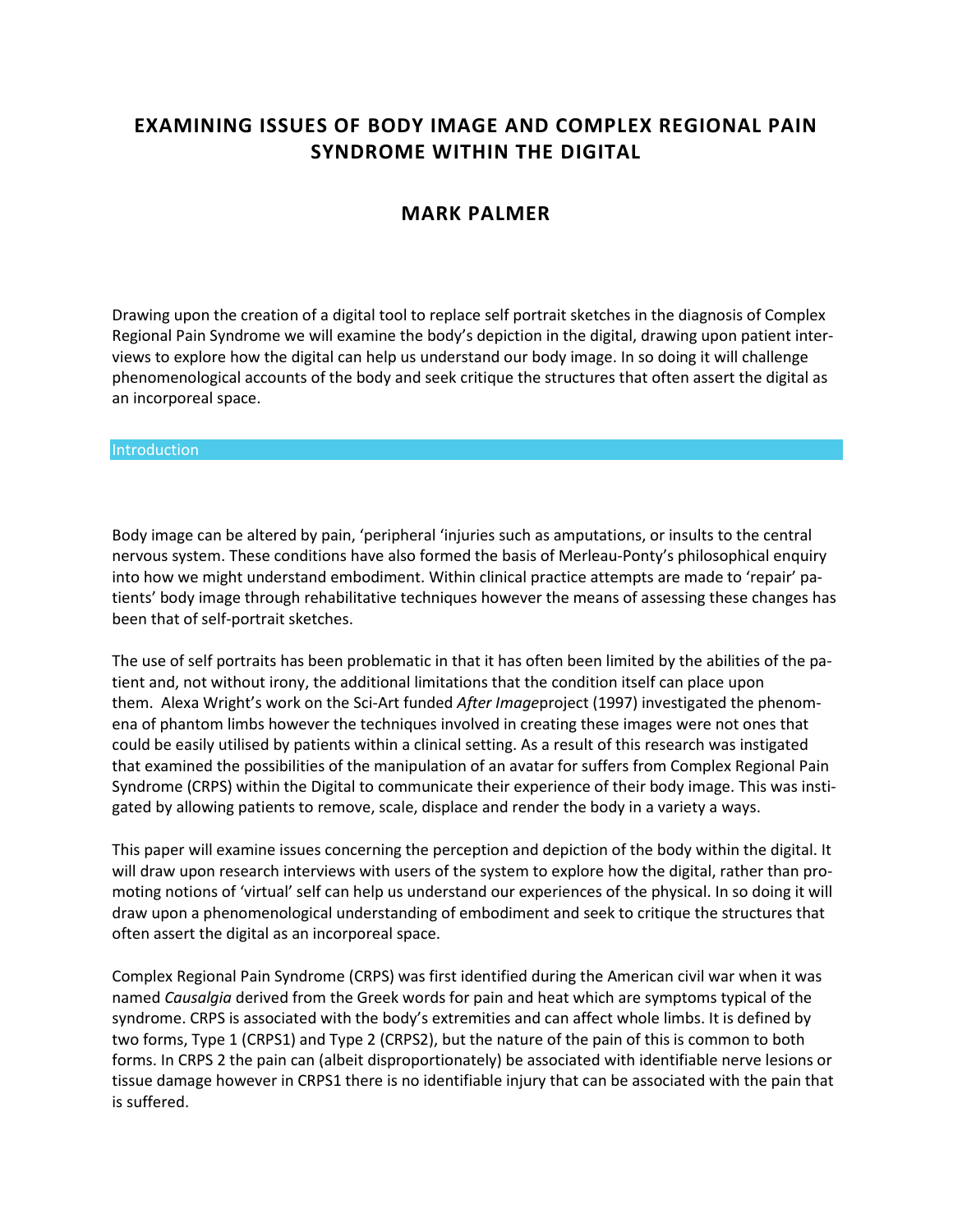Our understanding of CRPS is still in development and there are still different sets of criteria for its diagnosis; a situation most likely exacerbated by the fact that many of its symptoms are not identifiable through the use of objective tests. As we have noted a common factor is chronic pain associated with heat; this is accompanied by extreme sensitivity and painful reactions to everyday sensations such as the touch of clothing. Along with this there are a range of other symptoms that may be experienced that can include the perceived (and sometimes actual) swelling of limbs and the sense that the affected region does not belong to the patient; in some cases this can lead to a desire to have the limb amputated. Perhaps one of the most perplexing aspects of these symptoms for patients and clinicians is that they can vary greatly through the course of a day.

As a result of these factors there has been a tendency to believe that there is a psychological basis to CRPS. However a systematic revie[w\[1\]](http://isea2011.sabanciuniv.edu/index.html#_edn1) of research concerning this relationship has suggested that there was 'no relationships between psychological factors and CRPS1'. In fact the frustration of trying to understand and convey these symptoms can be more of an issue, in fact one patient involved with our study noted that 'I really thought I was losing it.'

If the range of experiences described are not the result of the patient's psychological makeup how might we begin to understand these symptoms?

#### Body Image

Although body image is susceptible to distortion through psychological factors (as seen in conditions such as anorexia nervosa) neurological studies have shown that other factors play into its creation.

Work by Ehrsson, Holmes and Passingham's has sort to investigate this through an investigation of the "rubber-hand illusion". The illusion concerns the perception that a rubber hand was a part of a subject's body; this was generated by providing sight of a rubber hand being brushed whilst simultaneously brushing the subject's hidden hand. Ehrsson et al sought to establish whether the illusion was more than simply a result of the visual representation of the hand being brushed. This was tested by blindfolding their participants and moving the subjects hand to touch the rubber hand whilst simultaneously touching the participants hand in the 'same' place.

The results demonstrated that the illusion could be generated though synchronous touching without the need for a visual representation. Further tests also asked subjects to locate the index finger on the hand subject to the illusion. This revealed an error in locating the finger that appeared to be dependent upon the veracity of the illusion. Given this it appears that the illusion's power was such that it remapped the perception of where the participant's hand was in space.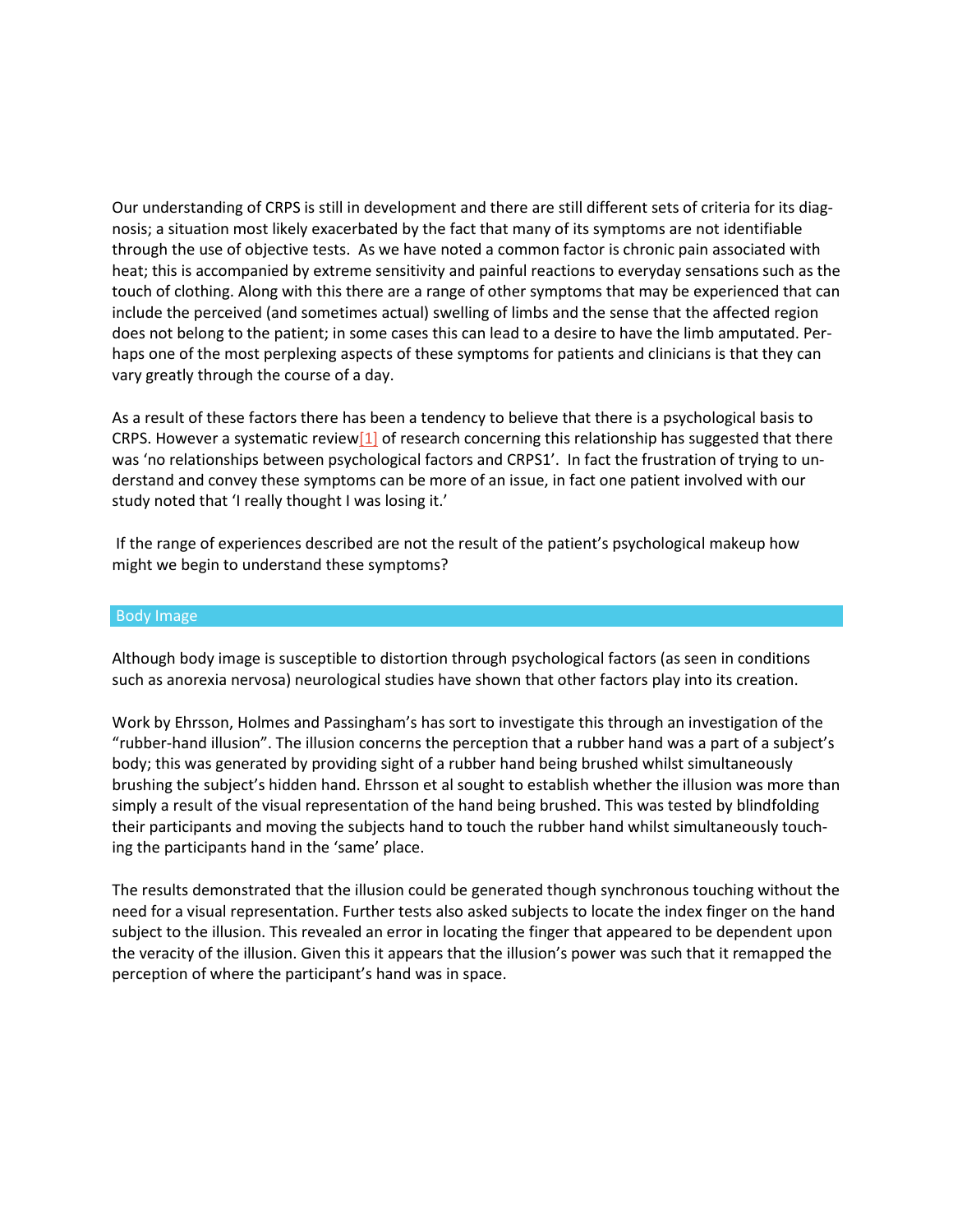#### The Role of the Somatosensory System

The Somatosensory system incorporates the receptors and processing that provide our sense of touch, temperature, body position (proprioception) and pain (nociception). McCabe, Cohen, Hall, Lewis, Rodham and Harris have proposed that disruptions within the somatosensory system can begin to account for the symptoms described within CRPS $[2]$ . They note how our body image is formed through the

...integration and processing of multimodal sensory percepts that involve the peripheral nervous system and central nervous system (CNS).... This is not a unidirectional system, whereby the CNS simply responds to a peripheral stimulation, but is a bidirectional process in which CNS activity may induce consequences.

This has some reaching consequences for our understanding of what we might understand body image to be. We often assume that our bodies are a given around which our perceptions are formed. The phenomenologist Edmund Husserl notes that

The Body is in the first place the medium of all perception...the zero point of orientation... each thing that appears has eo ipso and orientating relation to the body. (Edmund Husserl, *Ideas II* trans. Rojcewicz & Schuwer, Kluwer, 1989 p 61)

This is perhaps most clearly expressed in the phenomenology of Maurice Merleau-Ponty.

If my arm is resting on the table I should never think of saying that it is beside the ashtray in the way the ash-tray is beside the telephone. The outline of my body is a frontier across which ordinary spatial relations do not cross. This is because its parts are interrelated in a peculiar way: they are not spread out side by side, but envelope each other. (Maurice Merleau-Ponty, *The Phenomenology of Perception,* trans. Colin Smith *,* Routledge, 1962 p98)

Phenomenology quite literally places the body centre stage and one might even claim that Merleau-Ponty's philosophy is based around an a-priori status for the body. In contrast to Merleau-Ponty's assertion, within CRPS we discover patients who can experience a limb to be foreign to their body and who possess 'a poor awareness of its location in space'.

In fact when asked to move an affected limb suffers of CRPS often do not move the limb itself but move from the unaffected part of their body as if the limb were an *object*within their peripersonal space (and therefore affectively 'besides') their body. In this regard we discover circumstances within which ordinary spatial relationships *have* entered the body.

Rather than possessing the body as a 'given' to which sensation 'adheres' it appears that body image emerges from the relationship between sensation and the CNS. Given this the 'enveloping' to which Merleau-Ponty refers effectively occurs prior to the body image. If sensation is not something appended to the body 'External' sensation and proprioceptive perception by necessity will envelope each other as they are processed by the CNS generating our body image and sense of space.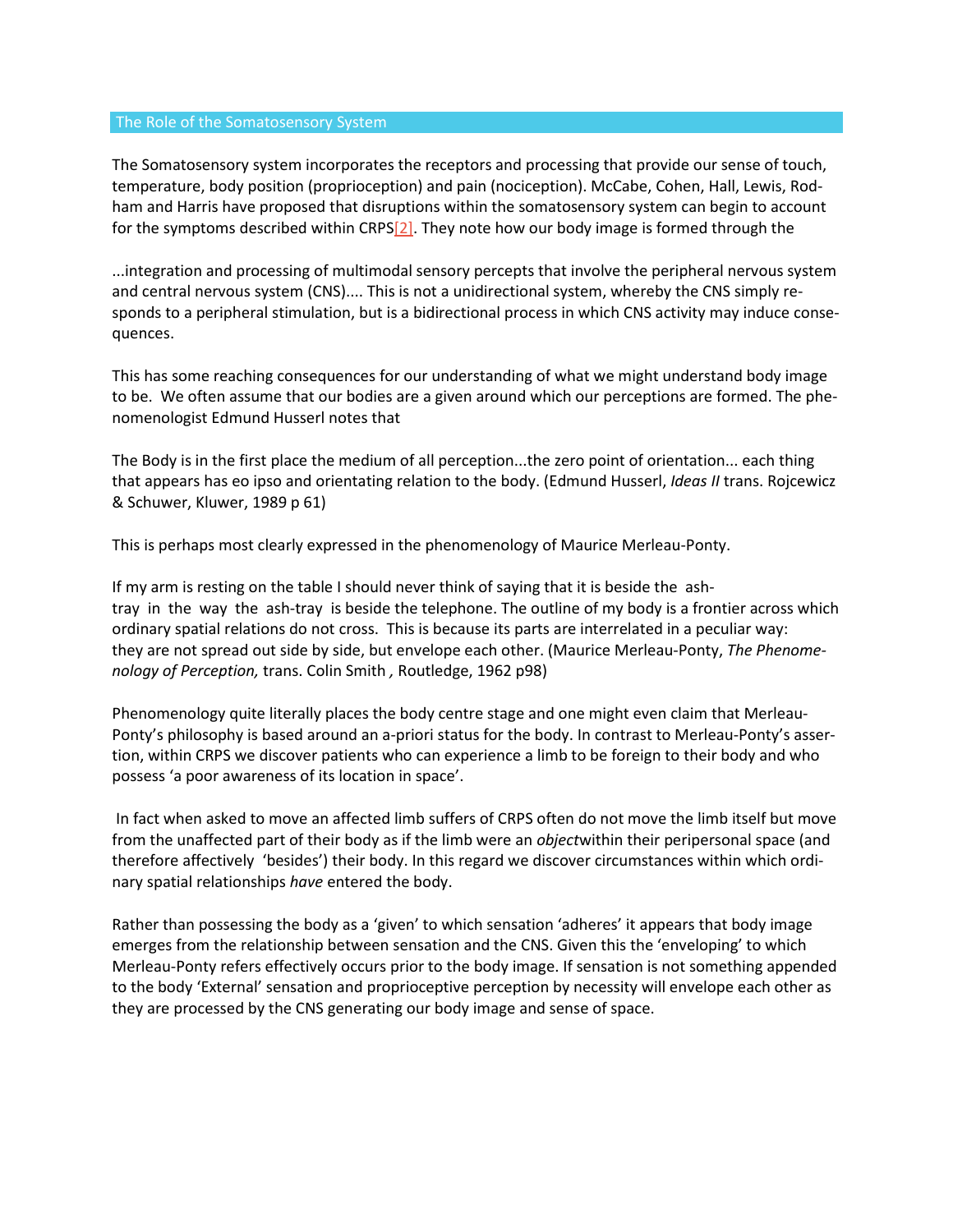#### Changes in Body Image

Our somatosensory system is known to be involved in more than just the perception of what we might consider to be our own sensations. When viewing the experience of others and imagining activities of various sorts the somatosensory and premotor cortices becomes active. Antonio Damasio describes the empathetic sensation of pain that we can experience as the "as-if-body-loop" mechanism.

It involves an internal brain simulation that consists of a rapid modification of ongoing body maps. (Antonio Damascio, *Looking for Spinoza,*Heinemann p 115)

However the notion of a body map is in itself problematic as Damascio points out

The result of the direct simulation of body states in body-sensing regions is no different from that of filtering of signals hailing from the body.... What one feels then is based on "false" construction, not on the "real" body state. (Ibid)

Damascio's use of scare quotes is appropriate because the sensation is real, what differs is that in that empathising with somebody who has grazed their knees although we've physically not gone through that event we experience it in another way. Similarly the experience of CRPS patients is real even though they apparently possess a 'normal' limb.

A condition that has similarities with CRPS is Fibromyalgia (FMS). The symptoms of FMS include widespread pain, hypersensitivity to sensory stimuli, phantom swelling of limbs and reduced sensitivity to the position of limbs and motor abnormalities such as tremors or slowness in movement.

In order to examine whether a dysfunction in the interaction between motor and sensory systems might be involved in symptoms experienced in FMS McCabe et al conducted a series of tests using a mirror/whiteboard that created varying degrees of sensory conflict during congruent/incongruent limb movements. The results of this were that 89.7% (26 out of 29) of patients with FMS involved in the tests reported changes in perception compared with 48% of a healthy control group. The sensations experienced included...

...disorientation, pain, perceived changes in temperature, limb weight or body image. Subjects described how these symptoms were similar to those they experienced in a "flare" of their FMS. This led us to conclude that some sensory disturbances in FMS may be perpetuated by a mismatch between motor output and sensory feedback.

Whilst it appears that this mismatch plays a role within FMS it was also the case that the healthy participants also reported (albeit at a lower incidence) changes in perception. Rather than being a phenomena exclusively linked to the pathology of FMS the results of these tests point towards what appears to be the emergent nature of body image as an a priori condition of perception. The anomalies that appear to exist within FMS therefore appear to make those who suffer from the condition all the more vulnerable to new anomalies. Given this it would appear that within CRPS such disturbances are exacerbated.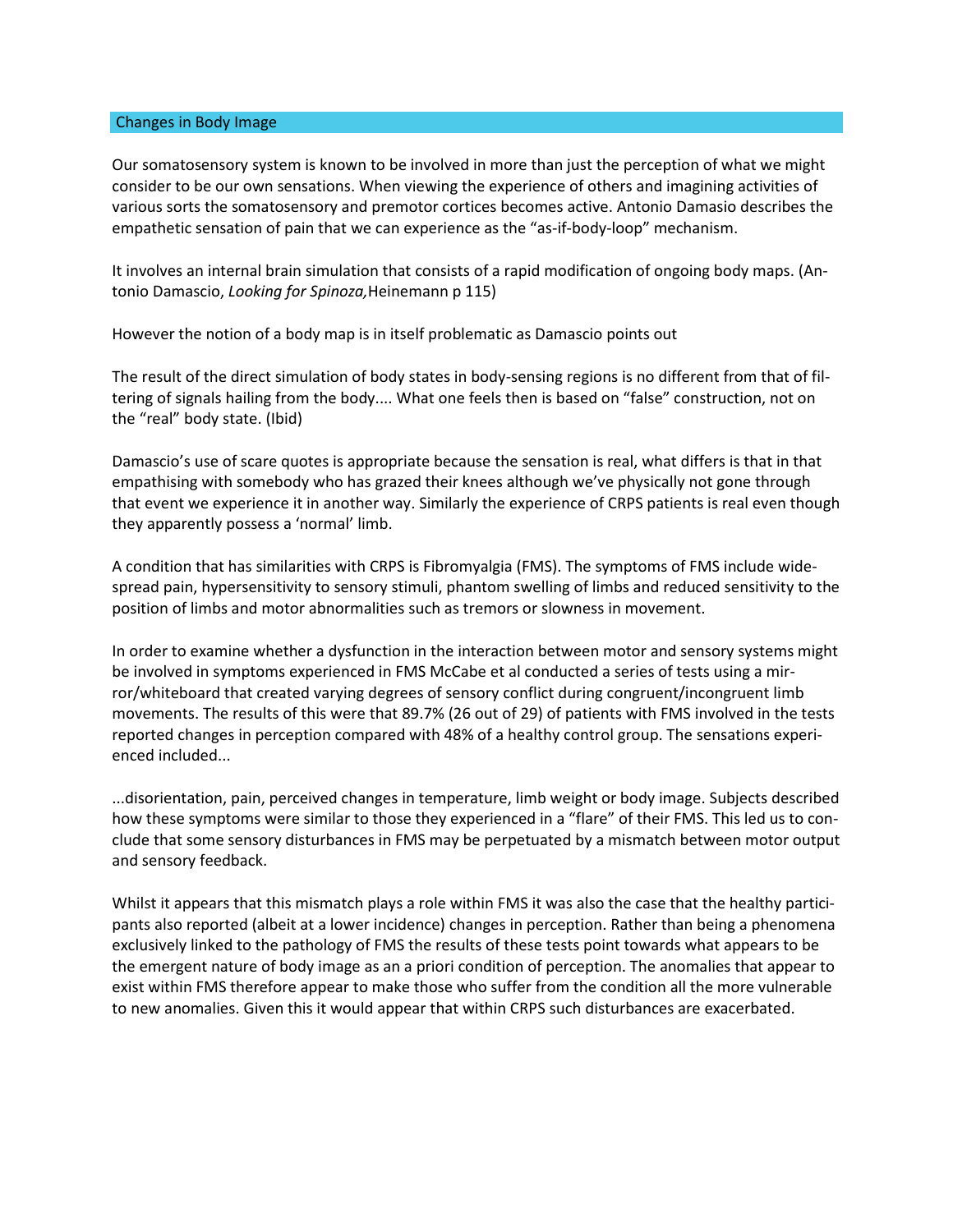Given the close integration between (the enveloping) of body image and spatial perception it appears that conflicting sensation, proprioception and visual perception or faulty sensory integration might explain the experience of CRPS patients who have difficulty in locating their limbs or who feel that they are not a part of their body.

#### Communicating Painful Contradictions

The right side of my whole body actually feels quite normal, there no problem with that I don't have any difference in perception to what I see with that...

Because of the fact that CRPS is not well known diagnosis can often take some time. As was noted by one patient in our study

The thing I found difficult was getting this far, my GP knew nothing, so the diagnosis took forever...

During this period patients suffering from CRPS often doubt themselves because of the contradictory nature of their experiences.

A method currently used in assessing CRPS is the use of self portrait sketches or drawings made by clinicians; these have a number of limitations such as the ability of patients or staff to render these sensations. These are often revealing for those suffering from CRPS because it can often be the case that patients have not fully considered the nature of their sensation. It appears that they have often been trying to deal with the contradictions rather than 'inhabit' the sensations resulting from CRPS. One patient noted that

...its quite new to me because I hadn't really thought about this until I came in here.

This could be due to the nature of the sensations encountered...

I know there are fingers there and I even move them, I can't see fingers when I try closing my eyes to see it, I don't see anything, I just see a big blob

Inspiration for the development of a tool that would assist patients in communicating their symptoms came from Alexa Wright's *After Image* project which dealt with the experience of amputees and phantom limbs. Whilst Wright's work used Photoshop to manipulate photographic images of amputees this wasn't appropriate for the creation of a tool that could be easily used within a clinical setting. The spatial anomalies experienced CRPS patients also suggested that the development of a 3D tool would be more appropriate.

As a result of this a prototype tool was created that allowed the positioning, scaling and colouring of body parts to see whether this would aid patients in their description of their experiences. This was tested with patients suffering from CRPS who attending the Royal National Hospital for Rheumatic Diseases (RNHRD) in Bath.

Ethical clearance for the tests was of course required. One of our concerns was that in discussing their condition the level of pain experienced by patients often increases, as a result there were concerns that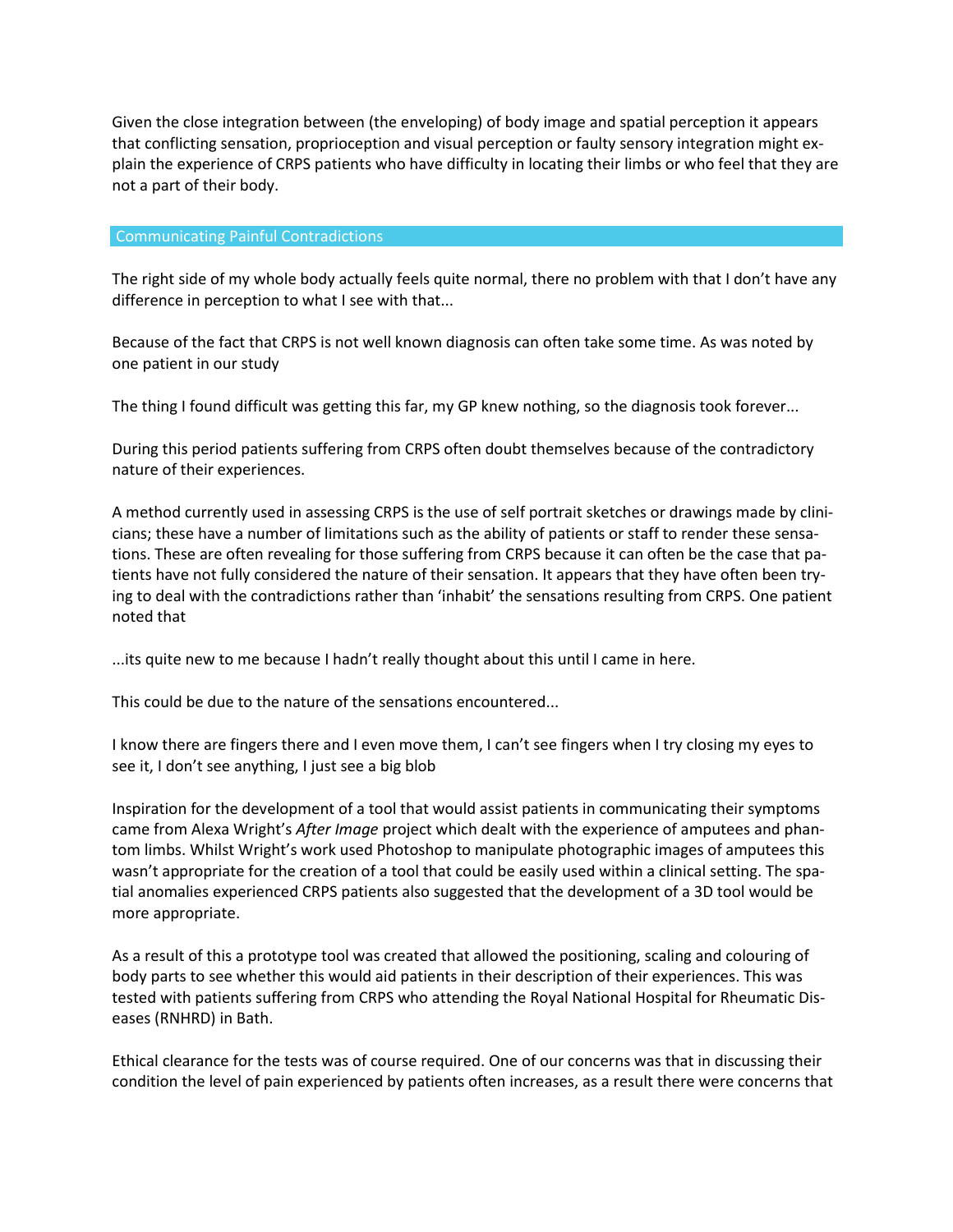use of the tool might negatively affect patients and so measures were put into place so that this could be addressed if it were to occur.

The tool was well received and considered to be a valuable improvement over established methods. What was interesting was that within the interviews that we conducted patients were asked if the experience of the tool was distressing for them in any way. In a number of instances increased pain was experienced but other benefits were expressed.

No, I don't think I've got a bad feeling from doing this, it's not a bad feeling it's just to me looking at that .... puts it into perspective what I've got its just I don't know how to explain it, it looks in human form exactly how I feel and I've never had that...

It was also the case that appeared that even if it hurt the process might have helped reconcile some of the contradictory sensations experienced by patients.

Patient: Seeing something and knowing that it's *your hand* is errm how can I put that into words, its erm, I don't know it I suppose accepting now that it's there, it's happened, I've got it..

Interviewer: Does this help you accept it?

Patient: *Yeah*, because you can see it...

Although the it was not something we sought to address through the use of the tool it is interesting to note that it may have benefits in the acceptance of the condition.

It wasn't that I disliked using it, it's just... for me as I say to visualise that how I feel I felt a bit emotional, but the more I'm looking at it, it's only because I'm sitting here thinking that is exactly how in my mind's eye what I look like so it was a bit of a shock I suppose.

### The Nature of Pain

You can't see pain

By its very nature the tool tended to focus upon the perception of the scale, position and possession of limbs. However the depiction of the quality of pain and the degree of contradiction often experienced within that pain was something that required further development.

My hand feels as if it's absolutely on fire and then if somebody touches it, it feels cold, and this pins and needles and I don't know how to represent that...

In fact these contradictions appear to be central to the nature of the pain experienced by many with CRPS.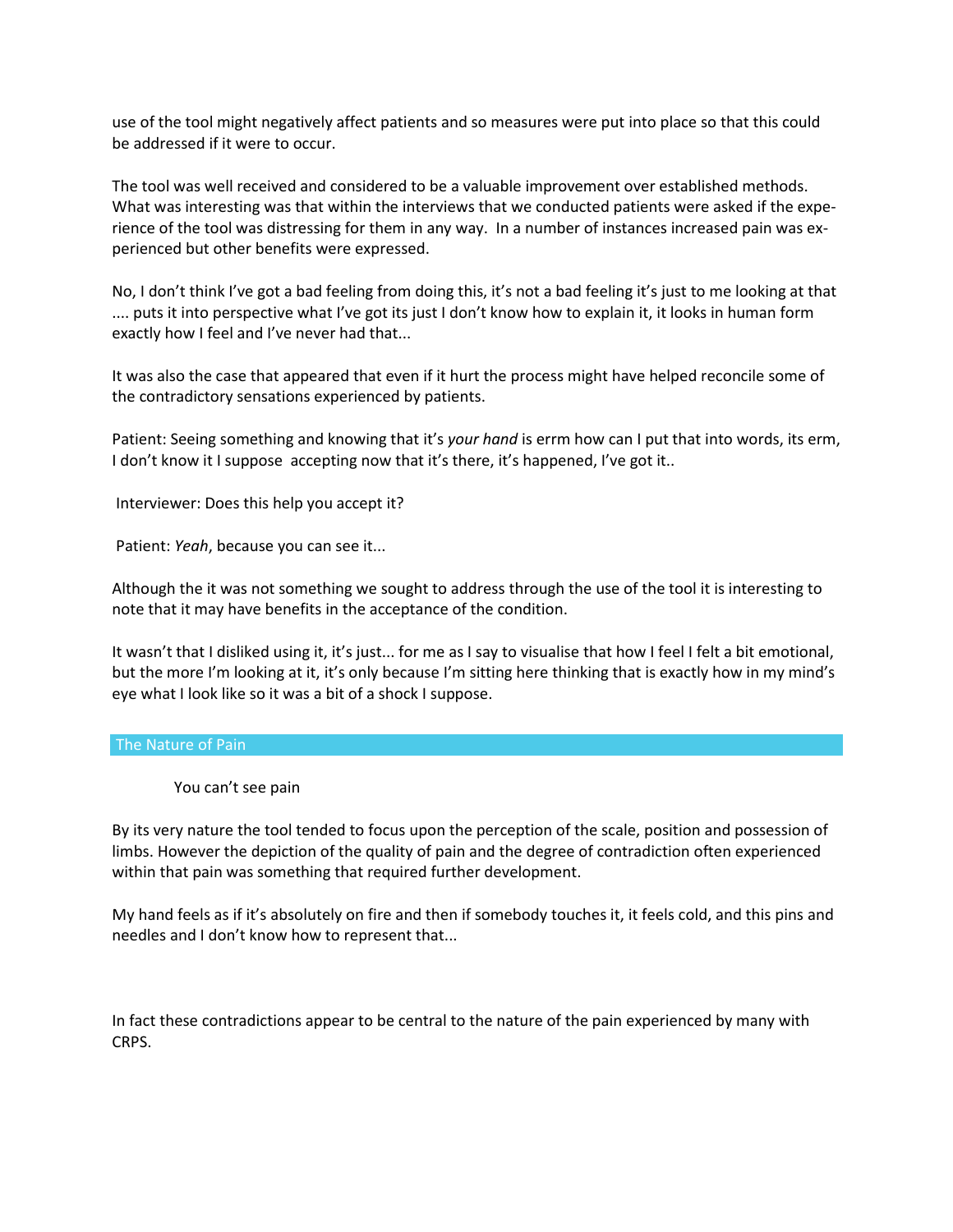These fingers here are numb, I suppose in a way they should be transparent really shouldn't they... 'cause these three fingers here are numb, I feel I could just stab them, but it's still got that hypersensitivity in it.

As a result of this we have now embarked upon the development of techniques that allow patients to approach a visual description of these sensations. However the sensation of 'pins and needles' described by one patient was, to varying degrees also reported by others.

Ok so the skin surface doesn't feel any different here, but when I've got my eyes closed it's very, it almost feels as if it's... if I say it's not there you know when you've sat on your foot and its gone to sleep, its that sort of feeling so you sort of know its there but if somebody said where is it its quite difficult to say it's just there...

In itself this provokes interesting questions concerning the issue of ownership of affected body parts... what if the pain is associated with a lack of sensation?

This opens up upon one of the therapies being used to minimise the pain suffered by those with CRPS. One of the emergent techniques used in treating CRPS concerns the sensory mapping of the affected region. It has been found that sensory retraining of the limb can reverse cortical changes and reduce pain[.\[3\]\[4\]](http://isea2011.sabanciuniv.edu/index.html#_edn3) Staff involved with the development of the Body Image tool are involved with the development of an Electrical Sensory Discrimination Therapy device (ESDT) that can improve sensory discrimination in the limb of healthy subjects and those with CRPS (funded by the NIHR $[5]$ ).

#### **Conclusion**

What does all of this mean for the electronic arts? For many years there has been a tendency to view the data of electronic systems as being akin to the idealism of Plato. The evidence of neuroplasticity and devices developed by scientists such as Bach-y-Rita has been used to support such claims. However as we have seen vision also plays a part in the somatosensory system; it may be the case that devices such as the BrainPort naturally play into this.

However as we have seen through our discussion of CRPS perception appears to be far more complex than a simple case of sensory input and neurological output. What we need to do is to begin to develop an understanding of the ways in which the somatosensory system works and the ways in which it participates in the generation of our body image. If we were to buy into the rhetoric of a digital realm of the ideal, any attempt to achieve the production of a body image in any other world seems fraught with potential problems. However it also the case that the digital can be used to realise images that reflect the realities of that system for those who suffer from conditions such as CRPS.

I would like to acknowledge Dr Ailie Turton as co-author of this paper and thank Dr Candy McCabe for her contributions.